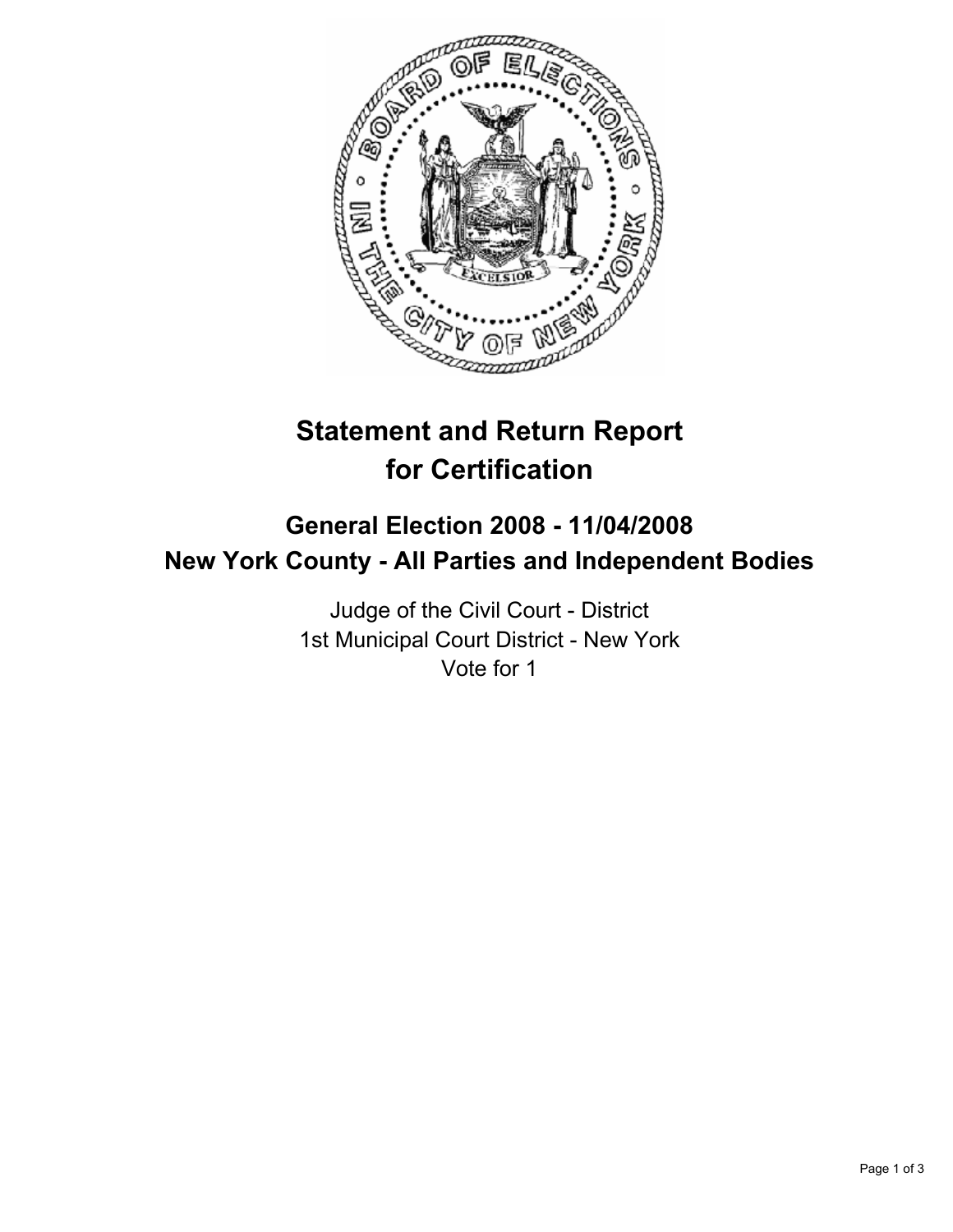

## **Assembly District 64**

| PUBLIC COUNTER             | 15,555 |
|----------------------------|--------|
| <b>EMERGENCY</b>           | 205    |
| ABSENTEE/MILITARY          | 658    |
| AFFIDAVIT                  | 839    |
| <b>Total Ballots</b>       | 17,510 |
| FRANK P NERVO (DEMOCRATIC) | 9,758  |
| JOSEPH DABRIAN (WRITE-IN)  |        |
| <b>Total Votes</b>         | 9,759  |
| Unrecorded                 | 7,751  |

#### **Assembly District 66**

| <b>PUBLIC COUNTER</b>      | 34,583 |
|----------------------------|--------|
| <b>EMERGENCY</b>           | 160    |
| ABSENTEE/MILITARY          | 2,527  |
| <b>AFFIDAVIT</b>           | 1,653  |
| <b>Total Ballots</b>       | 40,273 |
| FRANK P NERVO (DEMOCRATIC) | 27,620 |
| BEN FRIEDMAN (WRITE-IN)    |        |
| DAVID SHIFREN (WRITE-IN)   |        |
| DUANE (WRITE-IN)           |        |
| JOSEPH SASSON (WRITE-IN)   |        |
| SHANE SHEEHY (WRITE-IN)    |        |
| <b>Total Votes</b>         | 27,625 |
| Unrecorded                 | 12,648 |